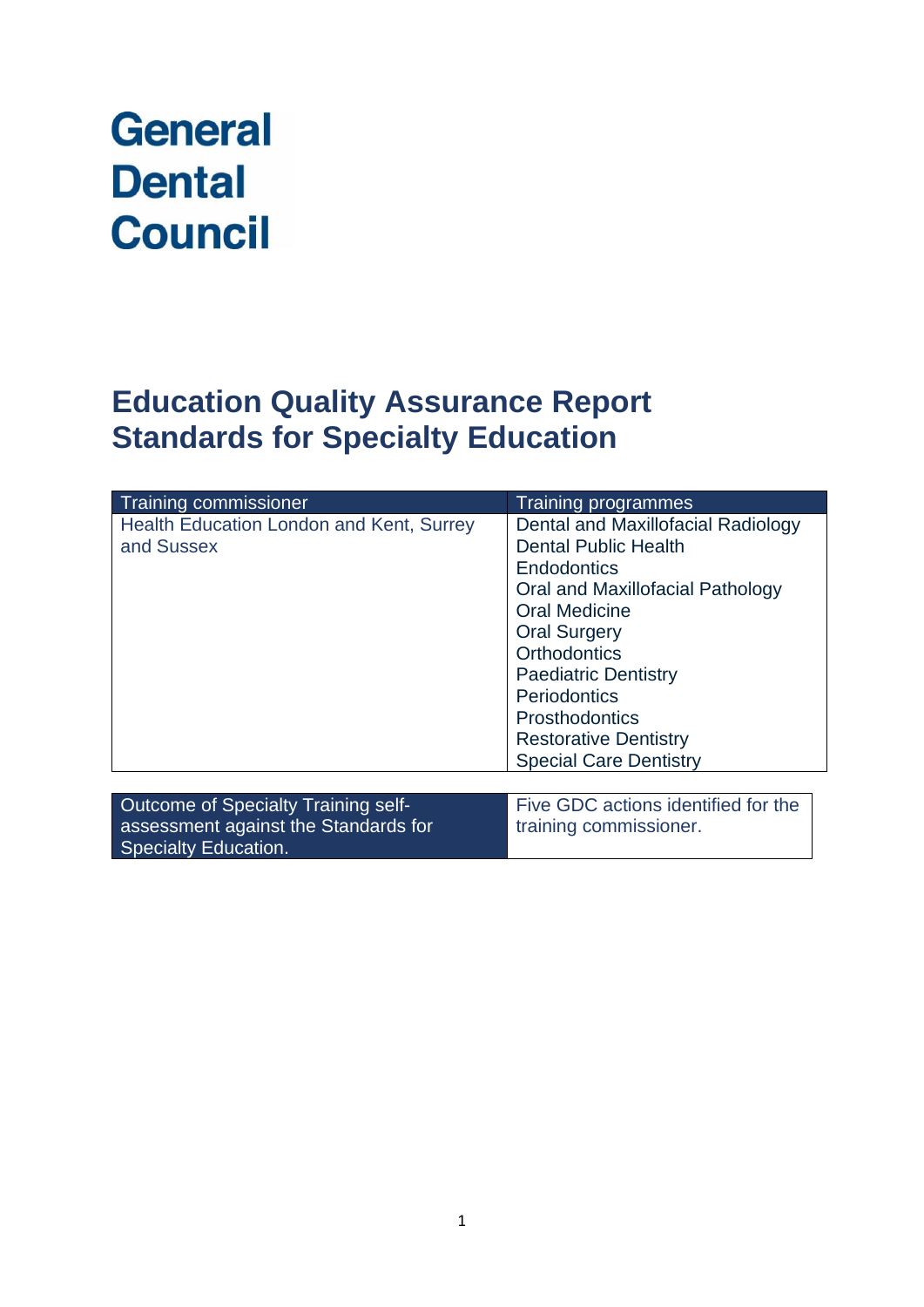### **\*Full details of the process can be found in the annex\***

# **Summary**

| <b>Remit and purpose:</b>                 | To quality assure the specialty training and    |
|-------------------------------------------|-------------------------------------------------|
|                                           | education being delivered by Health Education   |
|                                           | London and Kent, Surrey and Sussex.             |
| <b>Standards for Specialty Education:</b> | All                                             |
| <b>Dates of submissions:</b>              | 22 November 2019 and 6 August 2020              |
| <b>GDC Staff:</b>                         | Patrick Kavanagh (Policy Manager)               |
|                                           | Martin McElvanna (Education & Quality Assurance |
|                                           | Officer)                                        |
|                                           | Natalie Watson (Education and Quality Assurance |
|                                           | Officer)                                        |
|                                           | Amy Mullins-Downes (Quality Assurance Manager)  |
| <b>Education associates:</b>              | Angela Magee                                    |
|                                           | Jane Jones                                      |

This report sets out the GDC's analysis of the self-assessment and evidence submission by Health Education London and Kent, Surrey and Sussex (hereafter referred to as "LKSS" or "training commissioner") against the *Standards for Specialty Education* ("the Standards"). The submission was received in December 2019.

This report should be read in the context of the GDC's policy to develop the quality assurance of specialty training together.

Of the 20 Requirements under the Standards, the GDC considers that the submission from the LKSS team demonstrates:

|                   | <b>Total Requirements</b> | <b>Requirements</b>                                                          |
|-------------------|---------------------------|------------------------------------------------------------------------------|
| <b>Met</b>        | 17                        | P1; P2; P3; P4; P5; P6; P7; P8:P9; P11; P12;<br>P15; P16: P17; P18; P19; P20 |
| <b>Partly met</b> | 3                         | P <sub>10</sub> : P <sub>13</sub> : P <sub>14</sub>                          |
| Not met           |                           |                                                                              |

Requirements that were considered to be partly met have resulted in five actions which LKSS must address by the end of Q2 of 2022 to demonstrate progress against these Requirements.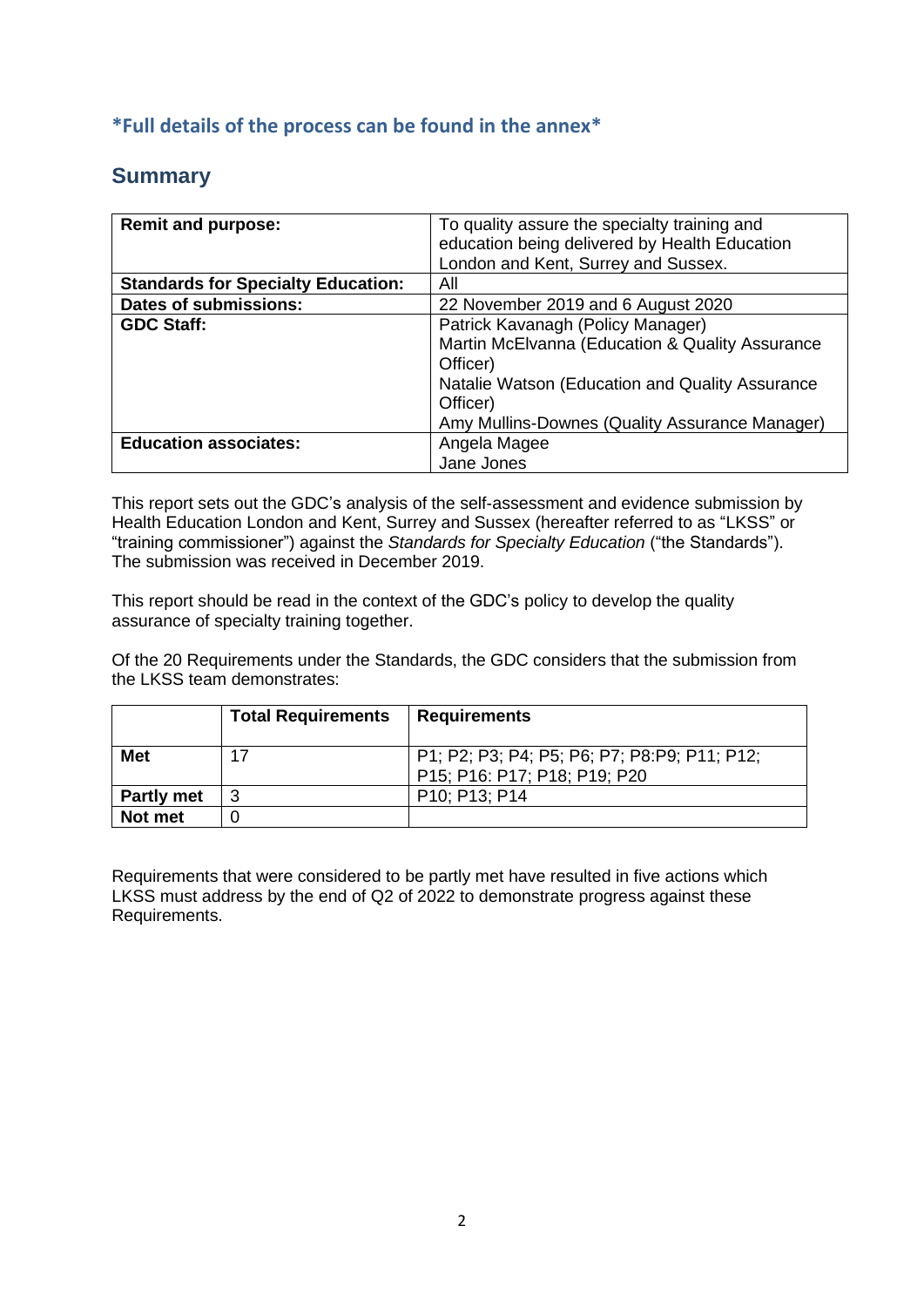# **Outcome of relevant Requirements:**

| <b>Standard One</b>   |                   |  |
|-----------------------|-------------------|--|
| P <sub>1</sub>        | Met               |  |
| P <sub>2</sub>        | Met               |  |
| P3                    | Met               |  |
| P <sub>4</sub>        | Met               |  |
| P5                    | Met               |  |
| P <sub>6</sub>        | Met               |  |
| P7                    | Met               |  |
| <b>Standard Two</b>   |                   |  |
| P <sub>8</sub>        | Met               |  |
| P <sub>9</sub>        | Met               |  |
| P <sub>10</sub>       | <b>Partly Met</b> |  |
| P11                   | Met               |  |
| <b>Standard Three</b> |                   |  |
| P <sub>12</sub>       | Met               |  |
| P <sub>13</sub>       | Partly Met        |  |
| P14                   | Partly Met        |  |
| P <sub>15</sub>       | Met               |  |
| P <sub>16</sub>       | Met               |  |
| P17                   | Met               |  |
| P18                   | Met               |  |
| P <sub>19</sub>       | Met               |  |
| P <sub>20</sub>       | Met               |  |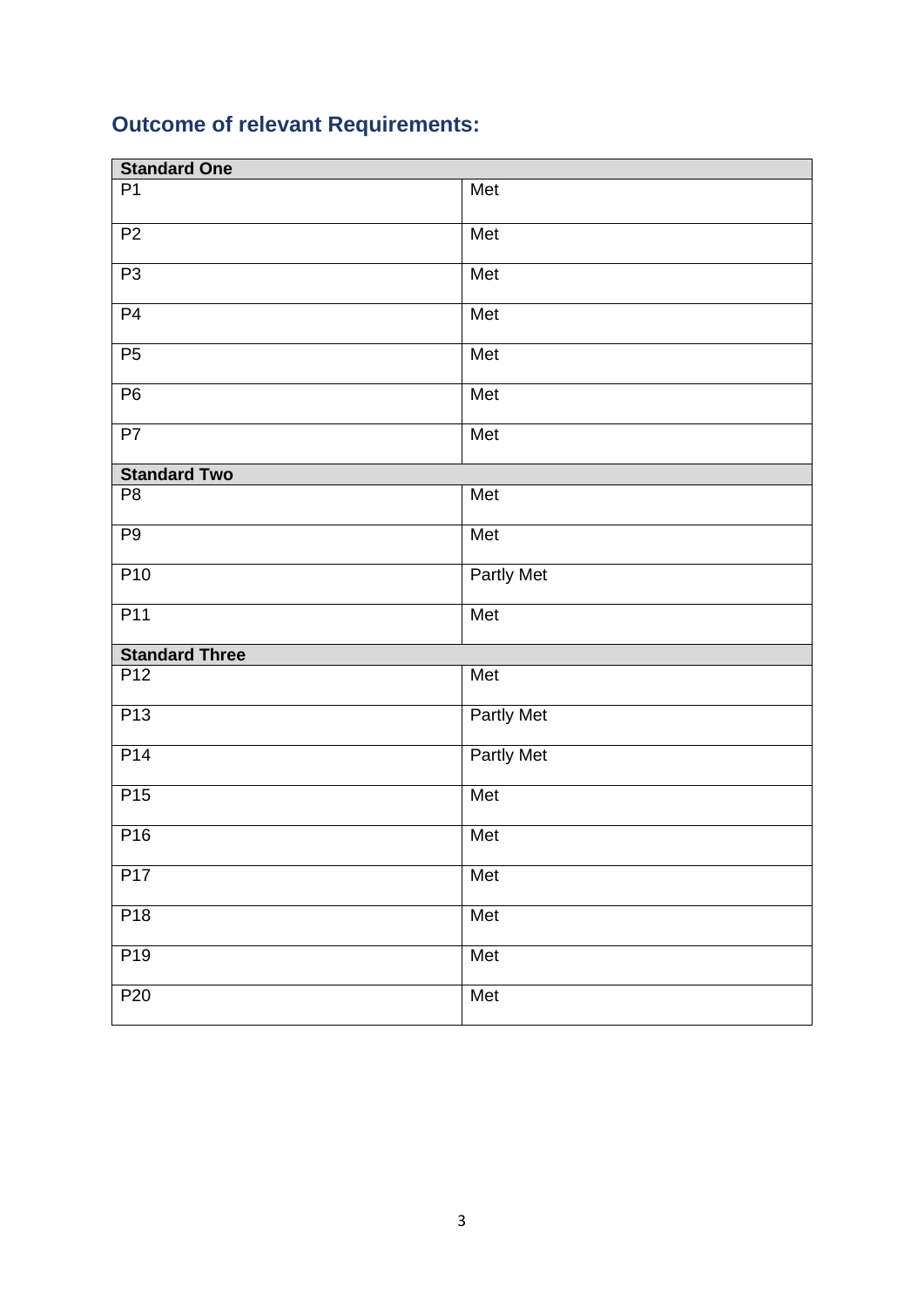**STANDARD 1 – PROTECTING PATIENTS. Providers must be aware of their duty to protect the public. Providers must ensure that patient safety is paramount and care of patients is of a correct and justifiable standard. Any risk to the safety of patients and their care by specialty trainees must be minimised.**

**P1: For clinical procedures, the programme provider should be assured that the specialty trainee is safe to treat patients in the relevant skills at the levels required prior to treating patients. (Requirement Met).**

In their submission, the LKSS referred to the application of HEE-wide policies as well as dedicated LKSS policies. They explained the shared responsibility between the Trusts working with the LKSS team and the team itself. We considered that the evidence submitted was extensive, with 12 documents outlining the process for recruitment and induction of specialty trainees, as well as the process around critical incident recording.

The GDC noted within the evidence submitted under Requirement P4 that specialty trainees be appropriately supervised in the interests of patient safety. This was described as an iterative process as trainees progress through the Annual Review of Competence Process (ARCP).

Although we were grateful for the extensive evidence presented, we considered that most of the evidence presented was in the form of policies. It would have been helpful to have seen further evidence such as the timetable demonstrating supervision ratio for orthodontic trainees at a teaching hospital and the LKSS incident reporting implementation plan, which would have demonstrated practical application in the training environment.

We determined that this Requirement was met based on the evidence submitted under this Requirement as well as the evidence submitted under P4. This demonstrated the existence of systems that confirms the safe practice of specialty trainees under appropriate supervision both as part of an iterative process and in response to any adverse incident.

**P2: Programme providers must have a policy in place to inform patients that they will be treated by specialty trainees and providers should confirm patient recognition of this policy. (Requirement Met).**

LKSS provided supporting evidence for this Requirement as follows:

- Bart's Health Qualified dentist (including trainees) consent form
- KCH consent form
- Patient Experience Report KCH (2019).

LKSS explained that on training commissioners' public websites, information is provided to patients confirming that the site is a training location and that trainees may be involved in their care.

LKSS provided a draft NHS Education Contract 2021-2024 (EC) which replaces the Learning Development Agreement (LDS) and is due to be issued in September 2021. This document details the audits LKSS can undertake of NHS trusts. It details the suspension process and explains the definition of "suspension events".

The process of raising concerns and addressing patient complaints is also covered in detail in the EC.

LKSS also informed us that a clause explaining to patients that they may be treated by trainees will be inserted into version 2 of EC no later than 1 April 2022. We determined therefore that this Requirement was met.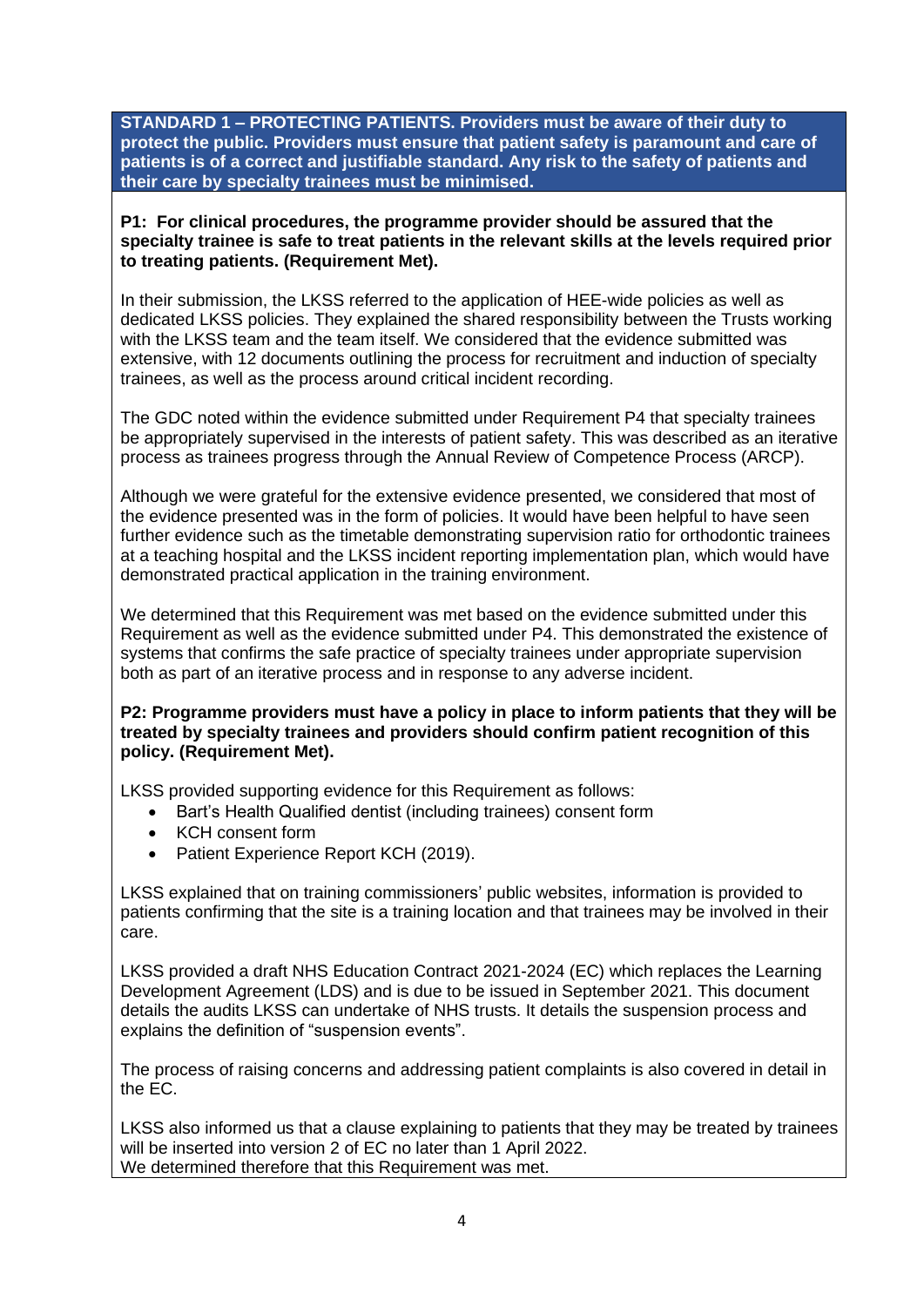#### **P3: Programme providers must ensure specialty trainees provide patient-centred care in a safe learning environment. The provider must comply with relevant legislation, including equality and diversity, and requirements regarding patient care. (Requirement Met).**

Under this Requirement, LKSS submitted sample policies governing NHS HEE and LKSS activity concerning such as the "HEE Emerging Concerns Brief", "HEE Incident Reporting Policy*"* and "HEE Escalation of Concerns Guidance" to demonstrate how they meet this requirement. Further evidence presented also demonstrates that these policies are subject to regular review and that actions have been identified to ensure compliance with the policies.

We had sight of the Learning and Development Agreement (LDA) which is a comprehensive document covering LKSS's expectations of the placement providers with which they work. We also noted the explanation of the work of the London Quality Surveillance groups, the London Joint Strategic Oversight Group and the national Joint Strategic Oversight Group which discuss Trusts of concern.

We also noted the role and specific activities undertaken by LKSS' Dental Quality and Operational Group having had sight of the redacted agenda and action log.

LKSS may wish to consider the use of exception-reporting as a means to quality assure patient safety measures and to keep a record of summary data (including nil returns).

Given the range of detailed evidence presented, we consider that this Requirement was met.

#### **P4: When providing patient care and services, specialty trainees are to be supervised at a level necessary to ensure patient safety according to the activity and the trainee's stage of development. (Requirement Met).**

LKSS submitted extensive documentation in support of this Requirement. This included timetables demonstrating supervision ratios for orthodontic trainees at a teaching hospital, trainee placements demonstrating the allocation of educational and clinical supervisors, learning agreements, feedback forms and trainee assessment forms for various specialties,

We also noted the following documents in relation to the ARCP process:

- Panel Member Briefing (2019)
- Appeals National SOP (2019)
- Lay Representative report (2019)
- Outcome 3 Trainee Handout
- ISCP Action List for Orthodontic ARCP St1-3
- Checklist for ISCP and ARCP Monospecialties.

We were also provided with the SAC Guidelines for the UK three-year training programmes in orthodontics for specialty registrars (2012) (sections 3.2, 3.8).

LKSS provided examples of occasions when action was required to ensure that specialty trainees have the requisite skills to treat patients at the appropriate level of their development. This may be the result of, or independent of, the ARCP process.

We recommend that LKSS consider the use of exception-reporting where policies have not been fully applied, or where trainee/supervisor ratios have fallen short and what actions were taken to address this. We consider this style of reporting, including the use of summary data, would be the clearest way of demonstrating ongoing compliance with this Requirement.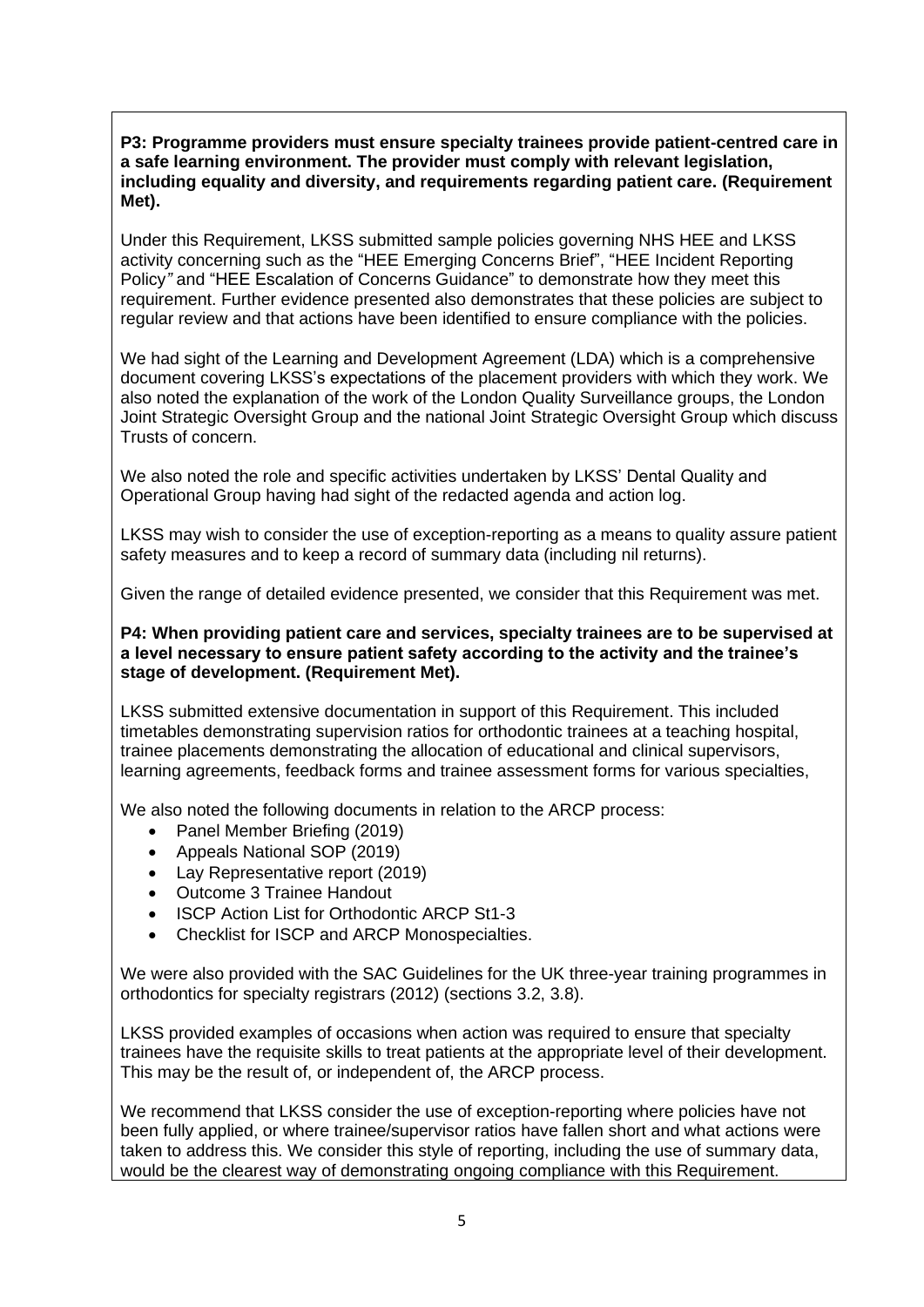We considered that the evidence provided under P4 as well as P1 demonstrates that this Requirement was met. We also consider that the evidence provided assures us that these policies are receiving regular review and that there are actions arising to ensure compliance with them. It illustrates how LKSS's ensures the safety of specialty trainees both as part of an iterative process and in response to any adverse incidents.

**P5: All educational and clinical supervisors must be appropriately qualified and trained, including training in equality and diversity where relevant to the role. Clinical supervisors must have registration with a UK regulatory body. There must be a clear rationale underpinning whether individual clinical supervisors are/are not included on a specialist list. (Requirement Met).**

LKSS provided an extensive set of documents under this Requirement which included:

- HEE Professional Development Framework for Educators (2017)
- HEE LKSS Dental Higher Specialty Training Study Day Programme (2016)
- Presentation 'Training the Trainer what do we need now', LKSS HST Study Day (2016)
- HEE LKSS Educational Supervisor Accreditation Course (2017)
- Educational Supervisor Accreditation Course (UCLH)
- Educational Supervisor Accreditation Course (Bart's)
- HEE LKSS ES database with details of training and accreditation/re-accreditation dates (2019).

The LKSS team indicated their confidence that the majority of educational and clinical supervisors were appropriately trained for their role. They hold a database of all education and clinical supervisors who are registered with the GDC.

All LKSS dental specialty educational and clinical supervisors are employees sit within the relevant Trust and HEI governance structure. Equality and diversity training is a mandatory requirement for all Trust and HEI employees.

All of the trainers are required to maintain continuing professional development (CPD) relevant to their area of practice.

LKSS explained that employers conduct an annual appraisal process which provides assurance that the necessary skills, experience and training of trainers and supervisors is adequately reviewed.

We noted that a HEE LKSS ES database was being developed which will indicate the training status of all supervisors within the next 12 months. This database will be updated annually to reflect any changes in allocated supervisors.

We consider this Requirement was met.

**P6: Programme providers must ensure that specialty trainees and all those involved in the delivery of education and training are aware of their duty to be candid in line with the guidance issued by the professional regulator. Specialty trainees must be made aware of their obligation to raise concerns if they identify any risks to patient safety. Programme providers should publish policies so that it is clear to all parties how they can raise concerns and how these concerns will be acted upon. Programme providers must support those who do raise concerns and provide assurance that staff and specialty trainees will not be penalised for doing so. (Requirement Met).**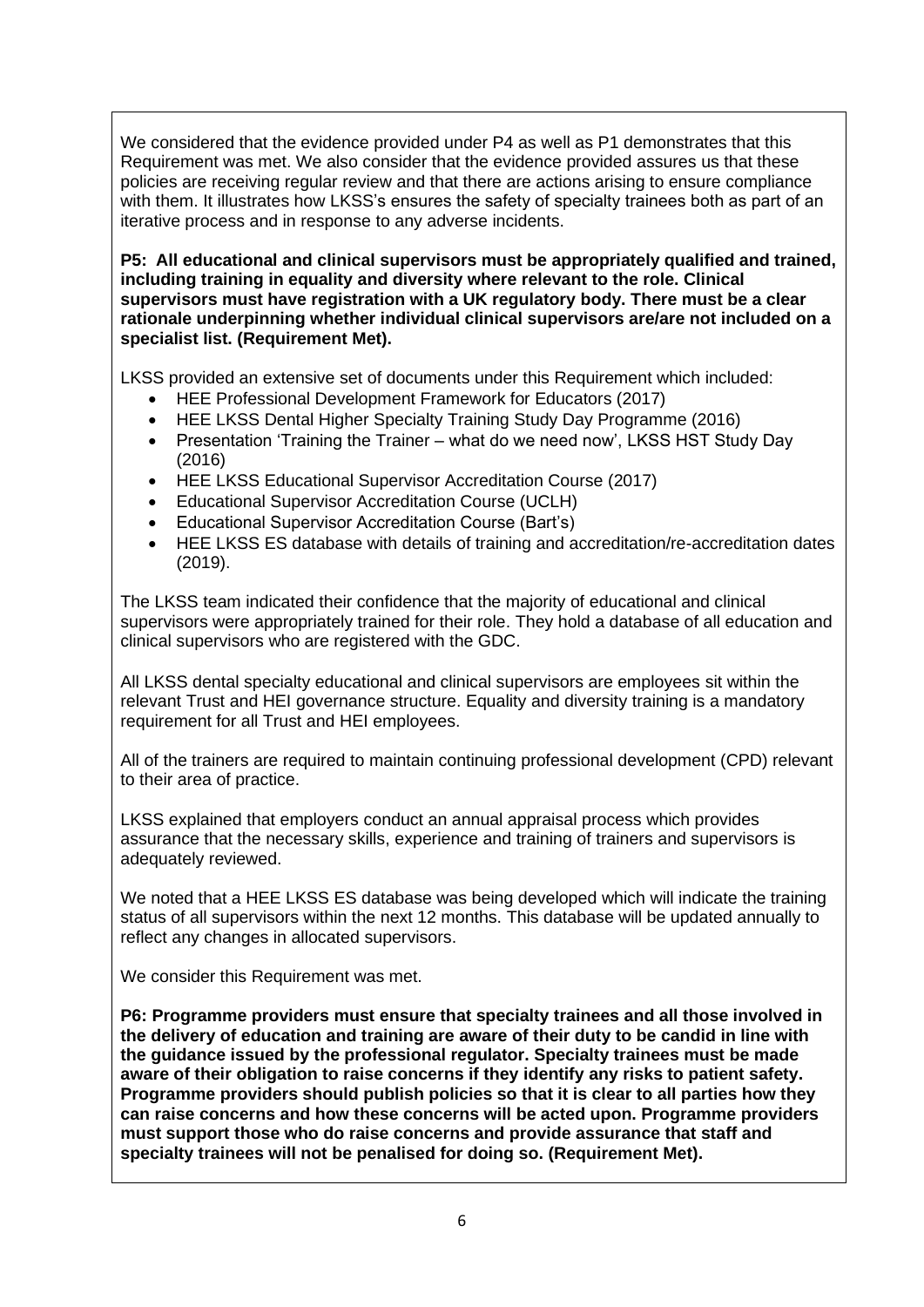LKSS explained the clinical governance structures that are in place to review any incidents, to ensure appropriate escalation of issues and to make necessary developments to policies and procedures.

We noted the Freedom to Speak Up (FTSU) Guardians' systems which highlighted the importance of a safe and positive work culture. The training commissioner cites the example of LKSS inviting the National FTSU Guardian to speak at their Higher Specialty Training Study Day in 2018.

LKSS provided a HEE document entitled "Identifying and sharing good practice in health education and training across London", pilot phase one, which sets out the quality expectations for the work-based learning environment. We noted the three phases and the anticipated developments within each.

LKSS provided detail around the reviews of two hospitals, London North West and Eastman Dental, both in 2019. These detailed the concerns raised, actions to be followed up and the outcomes. These reviews illustrated how lessons could be learned and good practice could be shared.

We also had sight of the HEE "Supporting and Escalating concerns in Clinical Learning Environments" document. This detailed the protocol for escalating concerns in the event of Covid-19 "surges" and the escalation path should resolution of concerns not be addressed adequately. The document also explains that this process does not replace the "Serious Incident Reporting" procedure in trusts, and that local processes should be followed for serious incidents. We noted that the document finishes with reference to "further advice and guidance in relation to education and training within the context of the Covid-19 pandemic" citing guidance from other regulators and we suggest the addition of reference to the GDC's guidance also.

We considered that this Requirement was met.

**P7: Programme providers must have mechanisms to identify patient safety issues. Should a patient safety issue arise, action must be taken by the provider with a clear rationale for the extent of the action including, where necessary, informing the relevant regulatory body. (Requirement Met).**

LKSS explained that reporting mechanisms were reviewed and updated in 2019. Procedures are in place for the reporting and escalation of concerns, serious incidents and never events. Trusts are obliged to report clinical incidents involving trainees to the regulatory body and where necessary to inform the Regional Postgraduate Dental Dean. There is also an expectation of trainees themselves to declare any such incidents in their e-portfolio. This information is also escalated to the Associate Dean and Regional Dean of Postgraduate Dentistry. Any trainee involved in a patient safety issue is referred to the Case Management Team for support.

We saw evidence which included descriptions and copies of relevant policies and procedures such as

- HEE LKSS Incident reporting: Implementation plan (2019)
- HEE London Escalation of concerns guidance (2019)
- London Case Management Team agenda and action list (2019)
- London Case Management Team Template.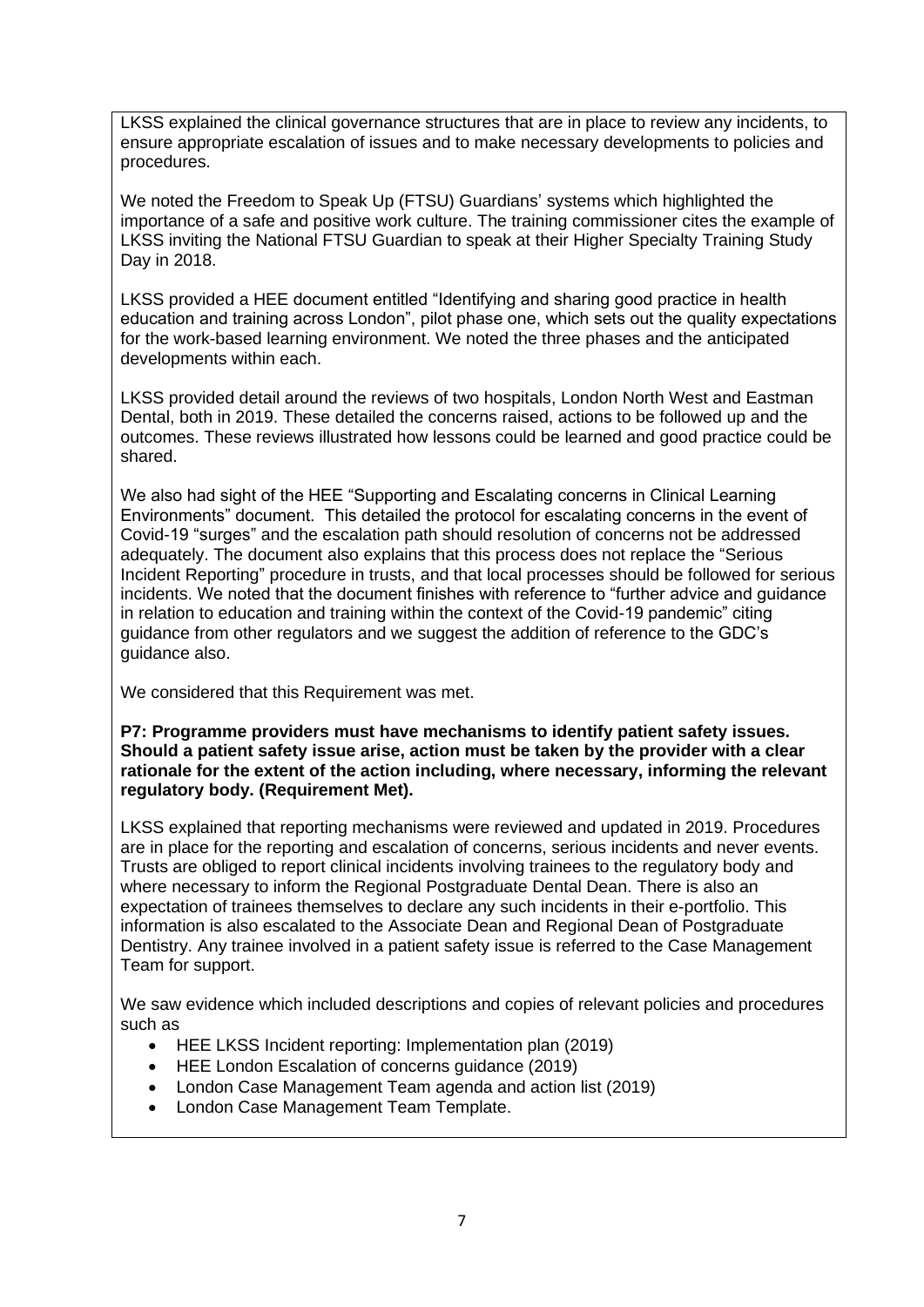From the evidence presented, we did not see any indication of the actual incidence of any patient safety issues and as of September 2021, LKSS confirmed provided an update to us that no serious incidents have been reported in relation to dental specialty training.

We were assured that there are robust mechanisms for raising and addressing any incidents if they do arise. The training commissioner should inform us if any patient safety incidents do arise with details on how these were managed.

We therefore concluded this Requirement was met.

**STANDARD 2 – QUALITY EVALUATION AND REVIEW OF THE PROGRAMME. The provider must have in place effective policy and procedures for the monitoring and review of the programme leading to recommendation for issue of a certificate of completion of specialist training.**

**P8: Programme providers must have a quality framework in place that details how the quality of the programme/examination is managed. This will include ensuring necessary development to programmes that maps across to the GDC approved curriculum/latest learning outcomes for the relevant specialty and adapts to changing legislation and external guidance. There must be a clear statement about where responsibility lies for this quality function. (Requirement Met).**

We appreciate that, across England, HEE has put in place the HEE Quality Framework 2019- 2020. What the GDC is looking for against this Standard and its Requirements is evidence of how the individual HEE teams have internalised, and delivered against, the framework.

In the case of the LKSS team, we note the descriptions in the narrative of:

- all dental specialty training programmes are mapped to the relevant GDC curriculum. This is further facilitated by the e-portfolios where all episodes of learning and assessment are mapped to the curriculum.
- the activities of the eight specialty training committees (STCs) reviewing ARCP outcomes and examination results with important contributions from trainers and trainee representatives.
- recent changes to the ARCP process.

We also considered the following:

- LKSS STC meeting action points Special Care Dentistry (2019)
- LKSS STC meeting action points Oral Surgery (2019).

We note that the information sourced through these processes contributes to the quality metrics against which placements can be measured and contributes to the development of the programmes.

We also note the personal responsibility taken by the Regional Postgraduate Dental Dean to meet with relevant internal stakeholders to review programmes and to advise on changes in legislation and external guidance.

We considered that this Requirement was met.

**P9: Providers must address any concerns identified through the operation of this quality framework, including internal and external reports relating to quality, as soon as possible. (Requirement Met).**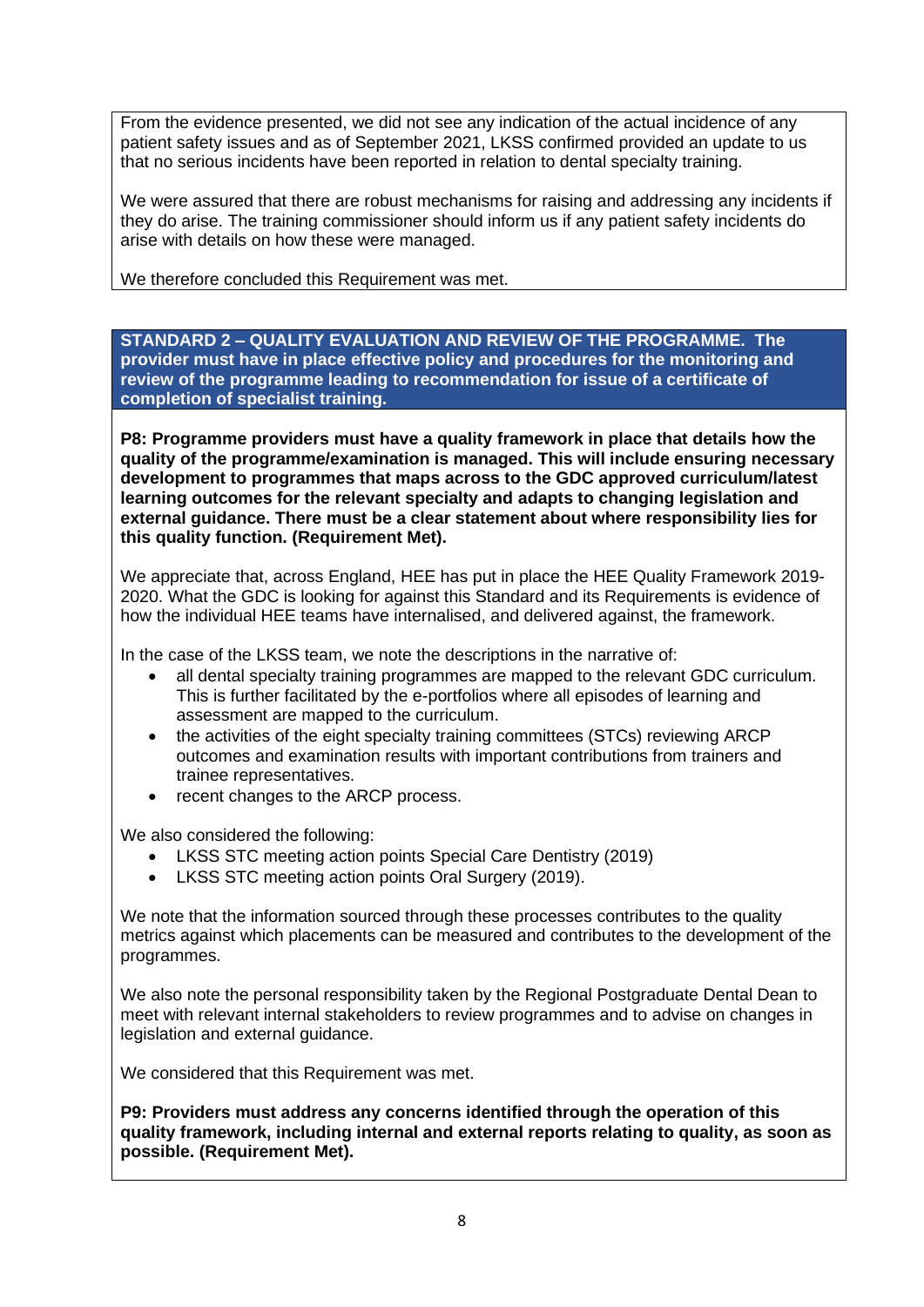The training commissioner clearly described how their Quality, Patient Safety and Commissioning (QPSC) department subscribes to the CQC website for each site that has dental specialty trainees.

We also note the description of how the HEE LKSS team participates in:

- three London Quality Surveillance groups (that meet every six weeks) that bring together CQC, Healthwatch, CCGs, NHSI and NHSE
- the London Joint Strategic Oversight Group
- the national Joint Strategic Oversight Group which discusses Trusts of concern.

We also noted the description of the QPSC team activities in connection with an assurance visit at a training facility and the systems underpinning any recommendations. These are logged on LKSS' Reporting Register, along with a site action plan with timeframes which are agreed and then reviewed by the Associate Deans. Additionally, prior to a quality visit, Trusts are required to provide incident reports and Local Faculty Group minutes for review.

LKSS has a Dental Quality and Operational Group, which meets monthly. This group reviews visits, decides on actions required and develops improvement plans. The group also reviews intelligence from local sources such as Training programme Directors, CQC, NHSI, and trainee whistleblowing.

In addition to the policies submitted, LKSS also provided evidence as follows:

- LKSS Dental Operational Quality Group minutes action log (2019)
- LKSS Regional Quality Scrutiny Team minutes (2019)
- LKSS Dental Learner Survey Template
- sample London Quality Assurance Report for risk-based visit (2019).

We considered that the sample London QA visit report was particularly useful.

We concluded that this Requirement was met.

**P10: Quality Frameworks must be subject to rigorous internal and external quality management procedures. External assessors must be utilised and must be familiar with GDC approved curriculum/latest learning outcomes and their context. (Requirement Partly Met).**

LKSS provided evidence of a range of quality management procedures against this Requirement.

As discussed in P6, we received details of two follow-up exercises relating to concerns at two trusts. These were instigated following lessons learned after an earlier intervention that was required at Northwick Park.

LKSS explained that the postgraduate dental dean has introduced biannual meetings with Trust DMEs in the interests of faculty development and the support of educational and clinical supervisors.

We had sight of comments in the Lay representative report for ARCP and the External representative (SAC) report for ARCP. However, no evidence was provided of any follow up actions and this indicated some absence of quality management.

As a result, we considered this Requirement was partly met.

**P11: The programme provider must have systems in place to ensure the quality of placements/rotations to ensure that patient care and assessment in all locations meets**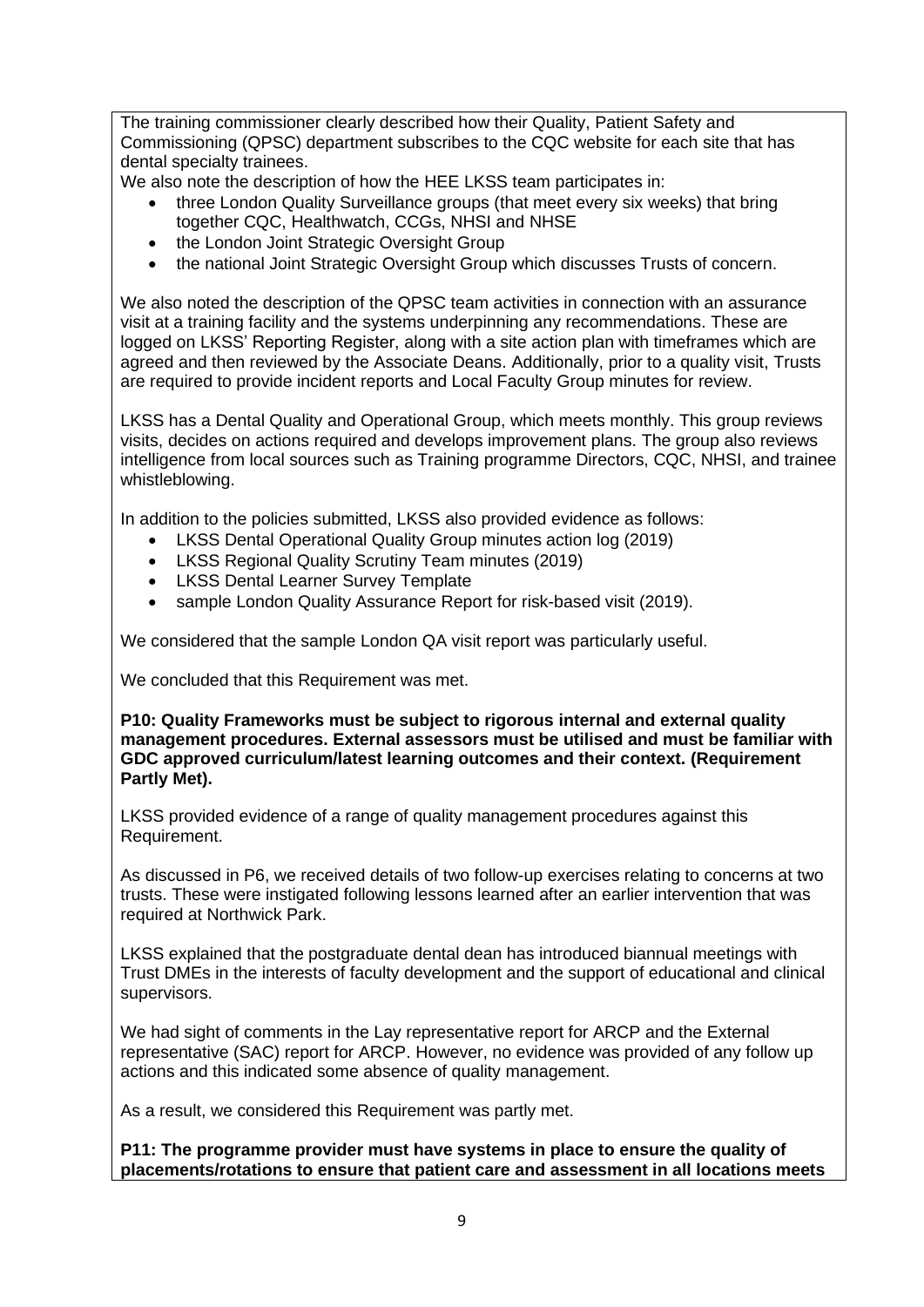**these Standards. The quality management systems should include the regular collection of specialty trainee and patient feedback relating to treatment provided within placements/rotations. (Requirement Met).**

LKSS confirmed that the ARCP process allows for an annual discussion of all placements, as a minimum.

We also recognised the existence of systems where trainees are surveyed independently of the ARCP process and relevant reports are prepared.

In their submission, LKSS gave a clear indication of the systems capturing specialty trainee feedback and illustrated the collection of patient feedback, citing an example of this.

We concluded that this Requirement was met.

**STANDARD 3 – STUDENT ASSESSMENT. Assessment must be reliable and valid. The choice of assessment method must be appropriate to demonstrate achievement of the GDC learning outcomes. Assessors must be fit to perform the assessment task.**

**P12: To make a recommendation for the award of a Certificate of Completion of Specialist Training (CCST), programme providers must be assured that specialty trainees have demonstrated achievement across the full range of learning outcomes in the relevant specialty curriculum approved by the GDC, and that they are fit to practise at the level of a specialist in the relevant specialty. This assurance should be underpinned by a coherent approach to the principles of assessment referred to in these standards. (Requirement Met).**

LKSS explained to us how the Regional Postgraduate Dental Dean and the Quality, Patient Safety and Commissioning Team are assured, through the use of e-portfolios such as ISCP, that trainees are able to demonstrate achievement across the full range of learning outcomes in the relevant specialty curricula.

We noted that LKSS expressed confidence in a robust ARCP process.

Regarding the interaction and feedback between the education and examination providers as part of the recommendation of a CCST to a trainee, refer to P19.

We concluded that this Requirement was met.

**P13: Programme providers must demonstrate that assessments are fit for purpose and deliver results which are valid and reliable. Assessment conclusions should include more than one sample of performance. (Providers must demonstrate a rationale for any divergence from this principle.) Non-summative assessments must utilise feedback collected from a variety of sources, which may include other members of the dental team, peers, patients and/or customers. (Requirement Partly Met).**

LKSS provided evidence of a range activities focusing on the management of (i) e-portfolios, (ii) work-based assessments in the numbers determined by the SACs plus supervisor reports and (iii) the ARCP process.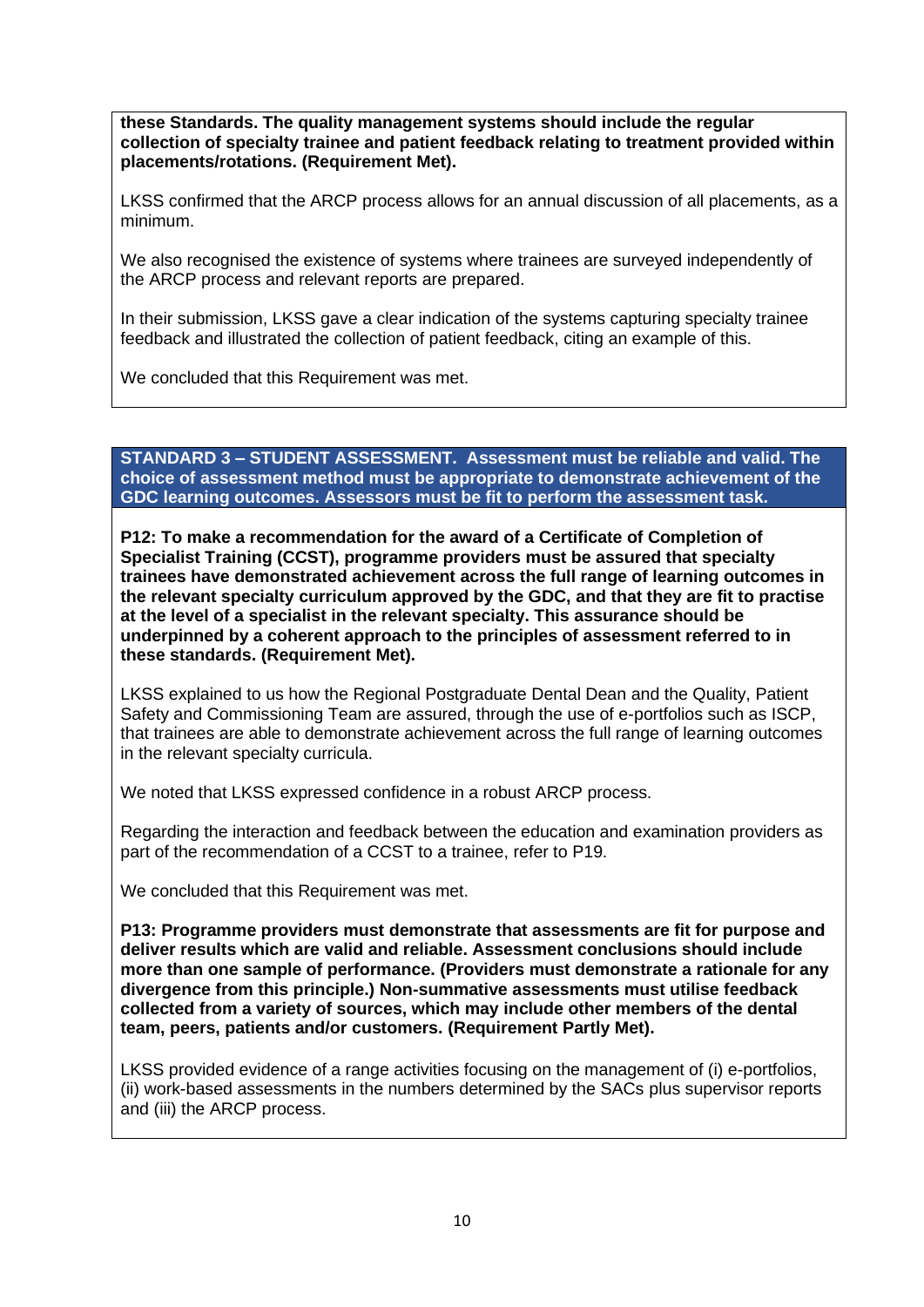We considered that there was insufficient information to establish the relationship between the external ARCP process and the internal LKSS quality assurance process. This was not clear to us. .

We considered that the *WBA feedback for orthodontic StR Year 1* and *WBA feedback for paediatric dentistry StR Year 3* were useful documents but appeared to be from the trainees' perspective. No evidence was provided on how this feedback was utilised to inform any changes to the ARCP process.

We had sight of evidence which demonstrated the consistency of panel decisions including the use of checklists, panel training and review of outcomes. The responsibility for improvements and changes to the assessments are the responsibility of the relevant SAC. We would be interested in seeing how relevant feedback is fed into this process.

As a result, we considered this Requirement was partly met.

#### **P14: Assessment must involve a range of methods appropriate to the learning outcomes and these should be in line with current and best practice and be routinely developed, refined, monitored and quality managed. (Requirement Partly Met).**

Evidence of work-based assessments laid out by the SACs in connection with the specialty curricula was provided. Although it appeared that there was consistency of process across the specialties and while that consistency of process provides some assurance, it does not address the fundamental purpose of this Requirement.

The evidence provided does not clearly illustrate how assessment processes are developed, refined, and monitored within LKSS' quality management framework. As with P13, it was not clear how LKSS internalises the ARCP and other processes and integrates them within their quality management process.

We note and commend the intention to carry out a review of the WBAs upon delivery of revised specialty curricula.

In the absence of clear current and ongoing review activity, we consider this requirement to be partly met.

The training commissioner should provide evidence of external reports (such as the SAC, is applicable) on ARCPs, together with a description on how these reports are reviewed. This is detailed in the actions at the end of this report.

As a result, we considered this Requirement was partly met.

#### **P15: The programme provider must have in place management systems to plan, monitor and record the assessment of specialty trainees throughout the programme against each of the learning outcomes. (Requirement Met).**

LKSS supplied us with the HEE Induction Programme (2019) and checklists for ISCP and ARCP preparation (2019) to illustrate the monitoring of trainees. An induction is given on the use of ISCP which is a key management tool in the monitoring and recording of assessments throughout the programme and is linked directly to the GDC's learning outcomes.

The training commissioner explained that they now use e-portfolios which were previously paper-based. This serves as a record of trainee competence as they progress through their training and allows for structured supervision. E-portfolios have improved the manner in which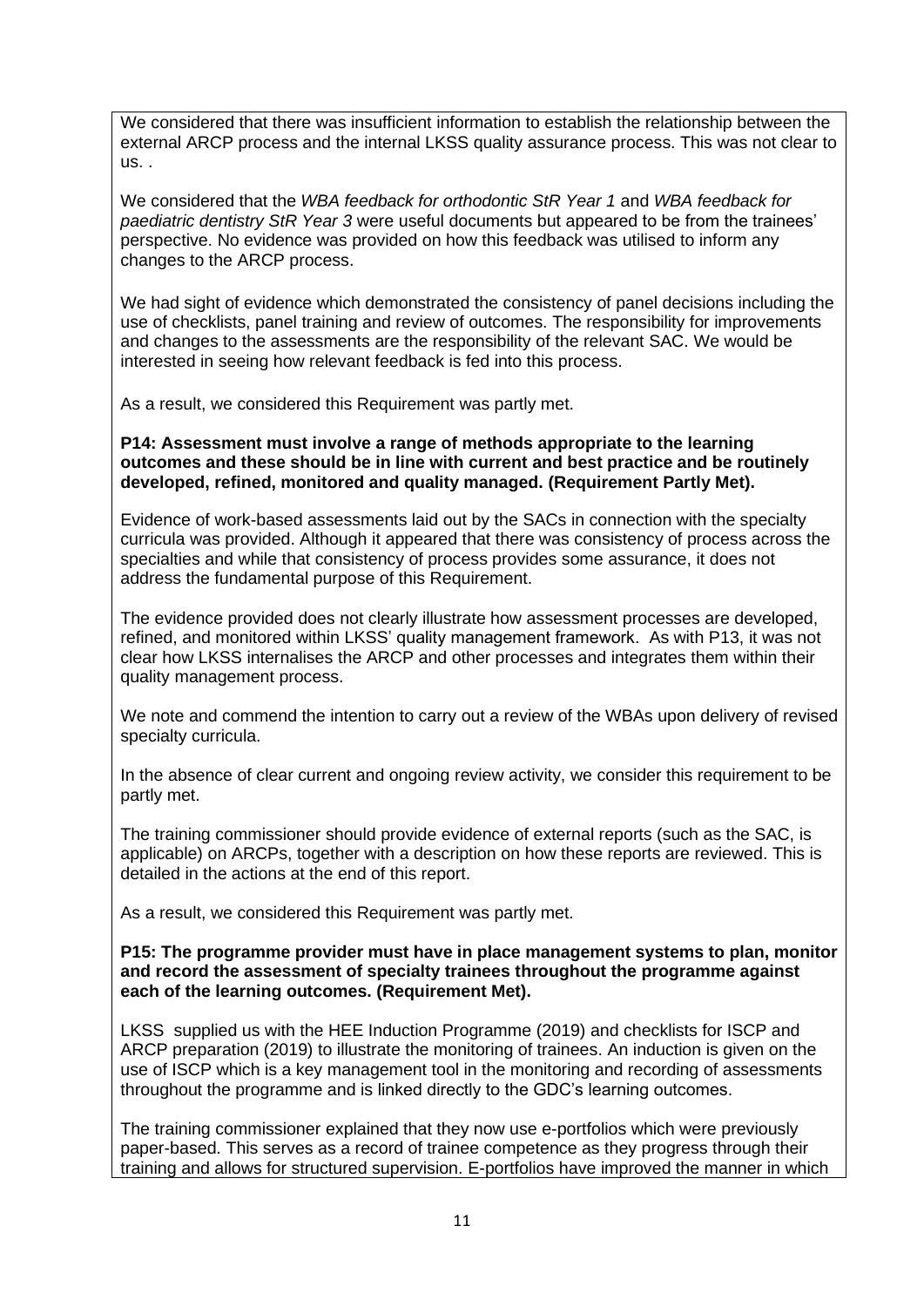trainees' progress is monitored and recorded. They feed directly into the ARCP process via the education supervisor and their report on trainees' progression.

We were assured that there are robust systems in place and consequently we determined that this Requirement was met.

**P16: Specialty trainees must have exposure to an appropriate breadth of patients/procedures and should undertake each activity relating to patient care on sufficient occasions to enable them to develop the skills and the level of competence to achieve the relevant GDC-approved learning outcomes. (Requirement Met).**

LKSS provided comprehensive evidence under this Requirement, as follows: HEE LKSS Learning Development Agreement (in particular, clauses 5.2.3, 5.2.9)

- Learning Agreement and ES Report Orthodontic StR Year 2 (2019)
- Anonymised logbook paediatric dentistry
- Anonymised logbook oral surgery
- Anonymised logbook restorative dentistry
- Progress against the curriculum in ISCP Paediatric Dentistry StR Year 2
- Progress against the curriculum in ISCP Orthodontic StR Year 3.

We considered that this Requirement was met.

#### **P17: The programme provider should support specialty trainees to improve their performance by providing regular feedback and by encouraging trainees to reflect on their clinical and professional practice. (Requirement Met).**

The LKSS explained that the IRCP requires feedback to be given to trainees following workbased assessments. Educational supervisors are obliged to meet their trainees regularly to provide feedback and review trainees' progress. They are also expected to provide reports to individual trainees. ARCPs, which are supported by the use of e-portfolios, enables internal and external feedback to be given to a trainee.

Regarding reflection, trainees are given training on this and they are encouraged to reflect on their individual training sessions and on individual learning points.

Evidence presented to us included:

- a learning agreement
- anonymised trainee comments
- STC meeting agenda and actions point
- Higher Specialty Training Study Day Programme (2017)

We considered that the evidence submitted by LKSS demonstrates that this Requirement was met.

**P18: Examiners/assessors must have appropriate skills, experience and training to undertake the task of assessment, including appropriate registration with a regulatory body. (Requirement Met).**

LKSS explained that the majority of assessors who undertake formative and work-based assessments are clinical and education supervisors.

As discussed under P5, we learnt of the mechanisms and database in place for ensuring that supervisors are appropriately registered and trained, undertake mandatory training and maintain their CPD. They also undergo an annual appraisal process.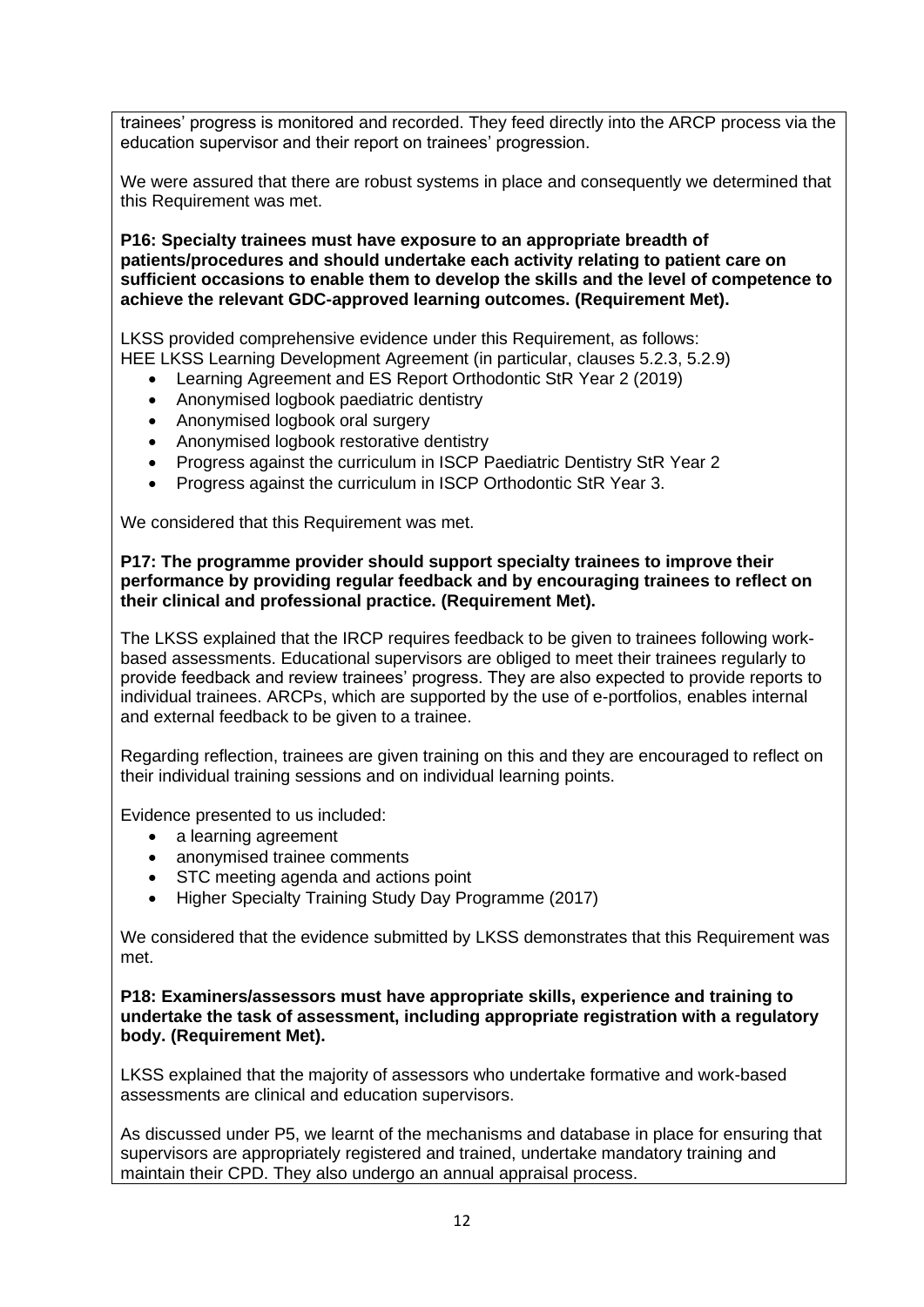As with Requirement P5, we considered that the evidenced submitted by LKSS demonstrates that this Requirement was met.

**P19: Programme providers must document external examiners/assessors reports on the extent to which examination and/or assessment processes are rigorous, set at the correct standard, ensure equity of treatment for specialty trainees and have been fairly conducted. (Requirement Met).**

LKSS provided evidence which focused on the LKSS team's relationship with external SAC nominated representatives who review a minimum of 10% of outcomes and all non-standard outcomes.

We also noted the existence of systems permitting ARCP-review and appeals against outcomes which are managed through Review and Appeal Procedure Rules.

We had sight of the document *Number and outcome of appeals at LKSS ARCP in 2018/20* which, although no appeals took place, does confirm the existence of an active process.

We particularly noted how feedback from trainees and the ARCPs is collated regarding professional examinations and the outcomes/actions taken. This illustrated LKSS' interaction with the Royal Colleges. It is clear there are effective channels through which for LKSS and the Royal Colleges can liaise and provide feedback on each other's systems and/or specialty trainee outcomes.

We considered that this Requirement is met.

**P20: Assessment must be fair and undertaken against clear criteria. The standard expected of specialty trainees in each area to be assessed must be clear and trainees and staff involved in assessment must be aware of this standard. A recognised standard setting process must be employed for assessments. Exceptions from this principle must be clearly justified. (Requirement Met).**

We concurred with the Regional Postgraduate Dental Deans' and the Quality, Patient Safety and Commissioning Team's assurance that assessments are fair and undertaken against clear criteria.

We noted the appropriate training of assessors in relation to work-based assessments and the ongoing development of a training database as referred to in P5 and P18. E-portfolios were used within the ARCP process, along with the use of checklists for all specialties.

Furthermore, external assessors provide assurance that appropriate standards are met, and the processes are fair and transparent.

Checklists are utilised to assist with the use of e-portfolios and the requirements for an ARCP and we noted that these checklists proved very helpful in ensuring trainees and their supervisors are fully aware of the requirements during training and at an ARCP.

We considered that this Requirement was met.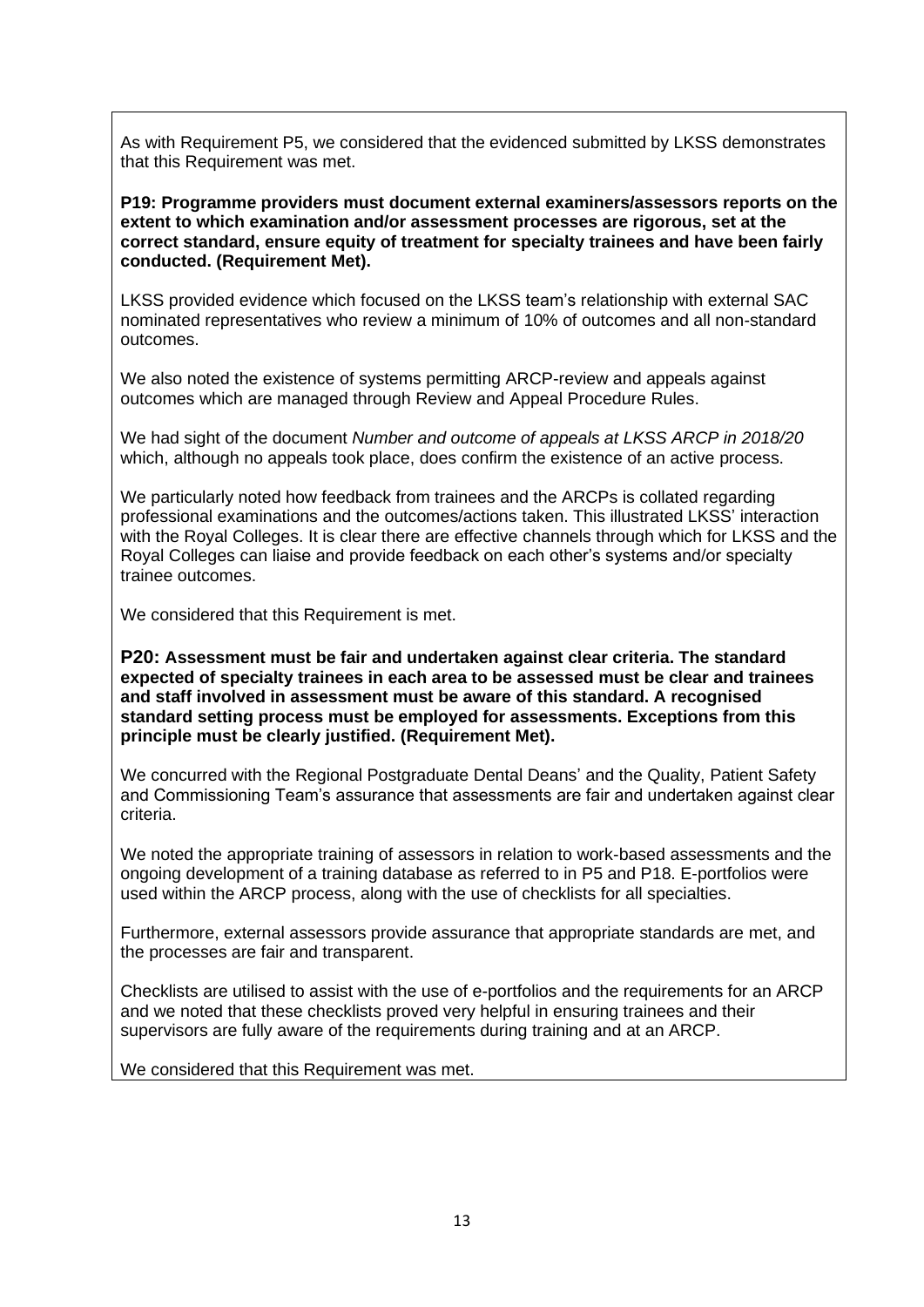# **Summary of Actions for LKSS**

| Req.                      | Actions to be completed by Q2 2022                                                                                                                                                                                                                                                                                                                                                        | <b>Observations &amp; response from LKSS</b>                                                                                                                                                                                                                                                                                                                                                                                                                                                                                                                                                                                                                                                                                                                                                                                                    |
|---------------------------|-------------------------------------------------------------------------------------------------------------------------------------------------------------------------------------------------------------------------------------------------------------------------------------------------------------------------------------------------------------------------------------------|-------------------------------------------------------------------------------------------------------------------------------------------------------------------------------------------------------------------------------------------------------------------------------------------------------------------------------------------------------------------------------------------------------------------------------------------------------------------------------------------------------------------------------------------------------------------------------------------------------------------------------------------------------------------------------------------------------------------------------------------------------------------------------------------------------------------------------------------------|
| number<br>P <sub>10</sub> | 1) LKSS should provide evidence of any follow up<br>actions from the comments in the Lay representative<br>report for ARCP and External representative (SAC)<br>report for ARCP.                                                                                                                                                                                                          | HEE LKSS previously provided evidence of follow-up actions to both of<br>these reports in our submission p.5 July 2020. All SAC and Lay<br>representative reports are reviewed by the PGDD or Associate Dean and,<br>as necessary, action plans created with the specialty TPD. Review and<br>tracking of actions take place at regular quality meetings.<br>For ease of reference, we will attach the July report with this submission.                                                                                                                                                                                                                                                                                                                                                                                                        |
| P <sub>13</sub>           | 2) LKSS should provide clarification on the relationship<br>between the external ARCP process and the internal<br>LKSS quality assurance process.<br>3) LKSS should provide evidence on how trainees'<br>WBA feedback for orthodontic StR Year 1 WBA<br>feedback for paediatric dentistry StR Year 3 was<br>adopted by the SAC to inform changes and<br>improvements to the ARCP process. | 2) A description of how external reports feed into the quality management<br>process was provided in July 2020 p 8-9<br>3) The individual WBA feedback is not designed to inform changes to the<br>ARCP process but to provide evidence to the panel of the trainee's<br>acquisition of competencies and to allow them to make a judgement as to<br>their progress in training.                                                                                                                                                                                                                                                                                                                                                                                                                                                                 |
| P <sub>14</sub>           | 4) LKSS should provide evidence of how assessment<br>processes are developed, refined, and monitored within<br>the quality assurance framework.<br>5) LKSS should provide evidence of external reports<br>(such as the SAC, is applicable) on ARCPs, together<br>with a description on how these reports are reviewed.                                                                    | In July 2020 p8-9 we submitted additional evidence for P14 which we feel<br>demonstrates the robust nature of ARCPs conducted in HEE LKSS and how<br>it feeds into the quality management processes.<br>In the July submission we summarised what is reviewed by the panel at the<br>ARCP, and details have been given as to how we ensure consistency of<br>panel decisions by the use of checklists, panel training, panel briefings and<br>external SAC representatives. We are assured that ARCPs in HEELKSS are<br>conducted in a robust manner and all outcomes are reviewed as illustrated<br>in the narrative and in Figure 1 of the evidence.<br>ARCPs take into account a range of assessments but HEE is not<br>responsible for setting or reviewing what those assessments should be, as<br>this is determined by the relevant SAC. |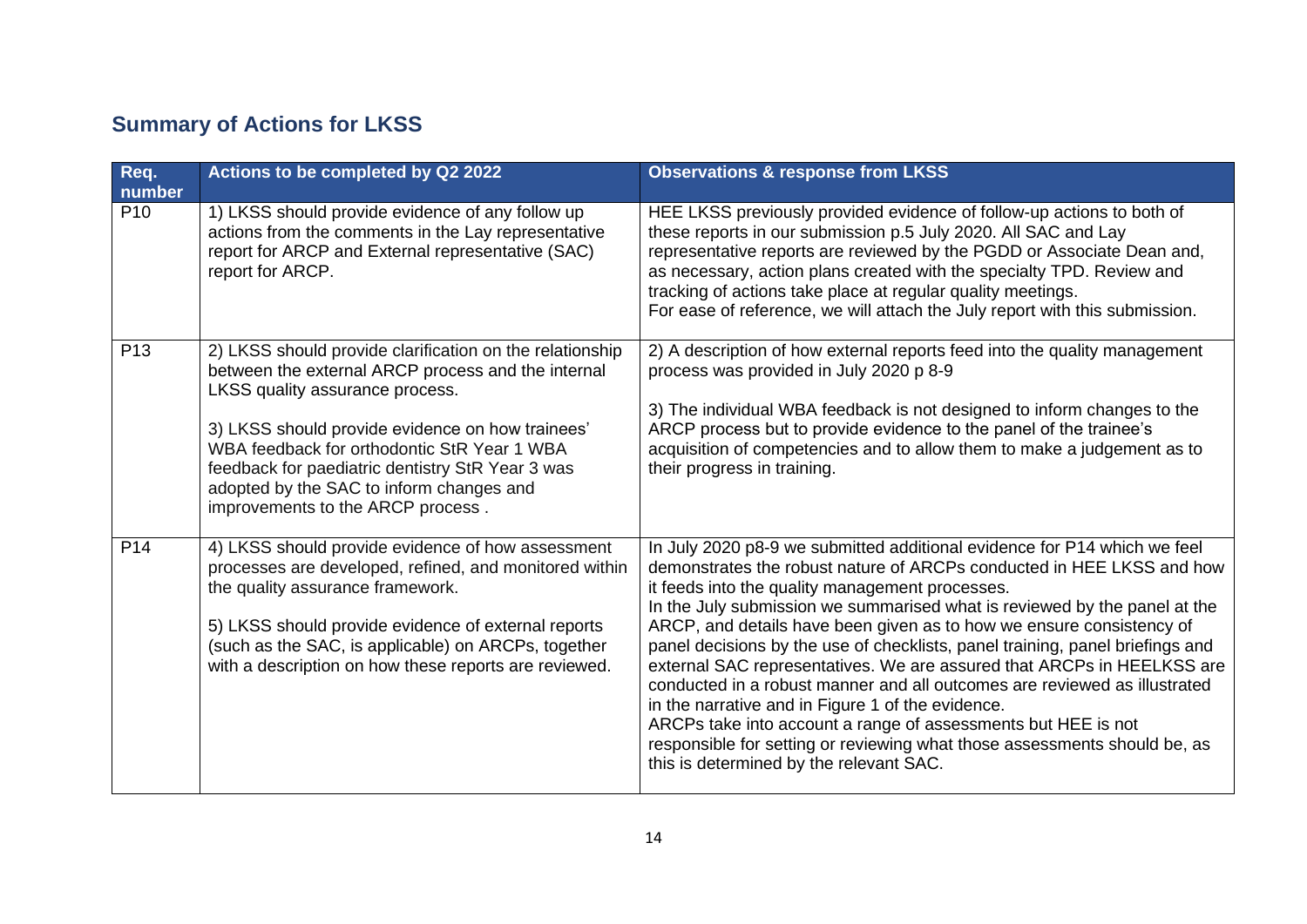### **Observations from LKSS on the content of the report**

The Regional Postgraduate Dental Dean and the Quality, Patient Safety and Commissioning Team are very appreciative of the opportunities to engage with the GDC during this process. It has been most beneficial in the development of this Self-Assessment Questionnaire as well as providing valuable discussions on how the process may be improved in the future.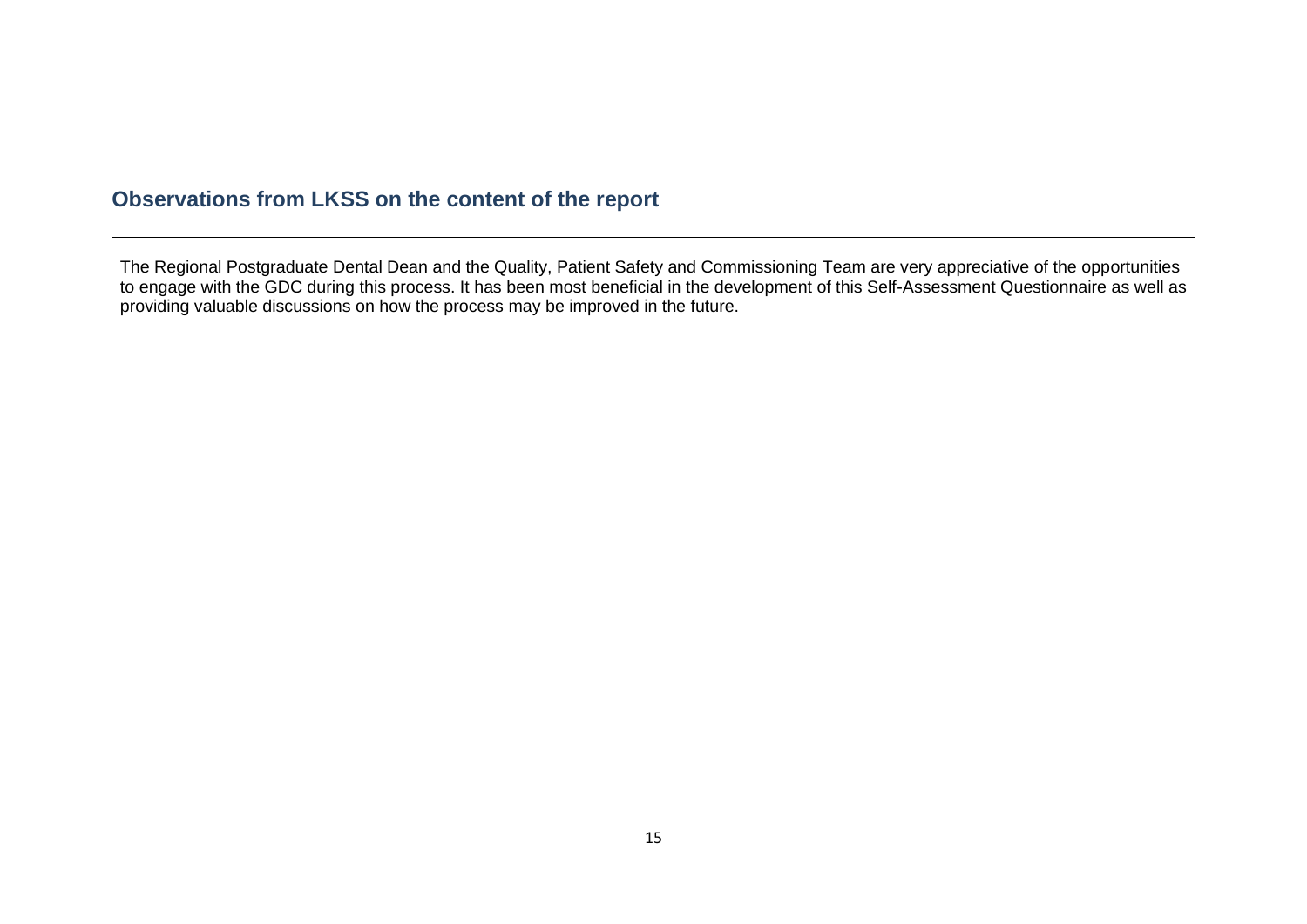## **Annex 1: Quality assurance process and purpose of activity**

- 1. As part of its duty to protect patients and promote high standards within the professions it regulates, the General Dental Council's (GDC) Strategic Review of Education (2008) recommended that the Council should actively quality assure all training and awards which lead to entry to all GDC registers and listings (Dentist, Dental Care Professionals (DCP) and Specialist).
- 2. The aim of this quality assurance activity is to ensure that dentist registrants, at the point of inclusion upon one of the GDC's specialist lists, have demonstrated, on completion of their training, that they have met the outcomes required for specialist listing on the dentists register with the GDC. This will underpin and add value to the GDC's responsibility in issuing a Certificate of Completion of Specialist Training (CCST) as part of the listing process.
- 3. Consideration and development of our quality assurance processes therefore apply to training programmes in all 13 current specialties. Whilst our statutory responsibilities (see section 17 below) focus on orthodontics and oral surgery we do not currently possess an evidence base, drawing upon public protection arguments to differentiate between the specialties in quality assurance activity.

#### *Specialty training*

- 4. The primary route by which specialists join the Specialist lists, and the route upon which the GDC focusses its quality assurance activity, is successful completion of a national training programme in the individual UK specialties, where training is based upon a GDC-approved curriculum<sup>1</sup>, overseen by the regional training commissioners, and where the trainee also passes the relevant Royal College examination.
- 5. Following these successes, the trainee is recommended for entry to the GDC Specialist Lists by award of a Certificate of Completion of Specialist Training (CCST). The training commissioner recommend the award and the GDC awards the CCST.
- 6. Training in the dental specialties under the route described above is, typically, a threeyear full-time hospital-based programme. This can involve trainees receiving training in a variety of hospital settings and other clinical environments. This form of delivery, together with the provision of exit examinations by a further provider has required changes to the GDC's model of pre-registration QA inspection which is typically based on a single training centre under the auspices of a university or other educational body.

#### *The GDC's powers*

- 7. The GDC's powers in relation to specialist education and training differ from its powers for pre-registration training:
- 8. The Dentist Act 1984 (the Act) restricts our ability to require training providers to provide information to those with Dental Authority (DA) Status. Of postgraduate providers, the Royal Colleges possess dental authority status as do universities undertaking postgraduate or specialist dental training. We can request information from other postgraduate training providers such as training commissioners who do not hold such status in connection with section 1(2)(a) of the Act.
- 9. We have powers under Section 9 of the Act to appoint visitors to inspect programmes and examinations of both undergraduate and postgraduate/specialist programmes.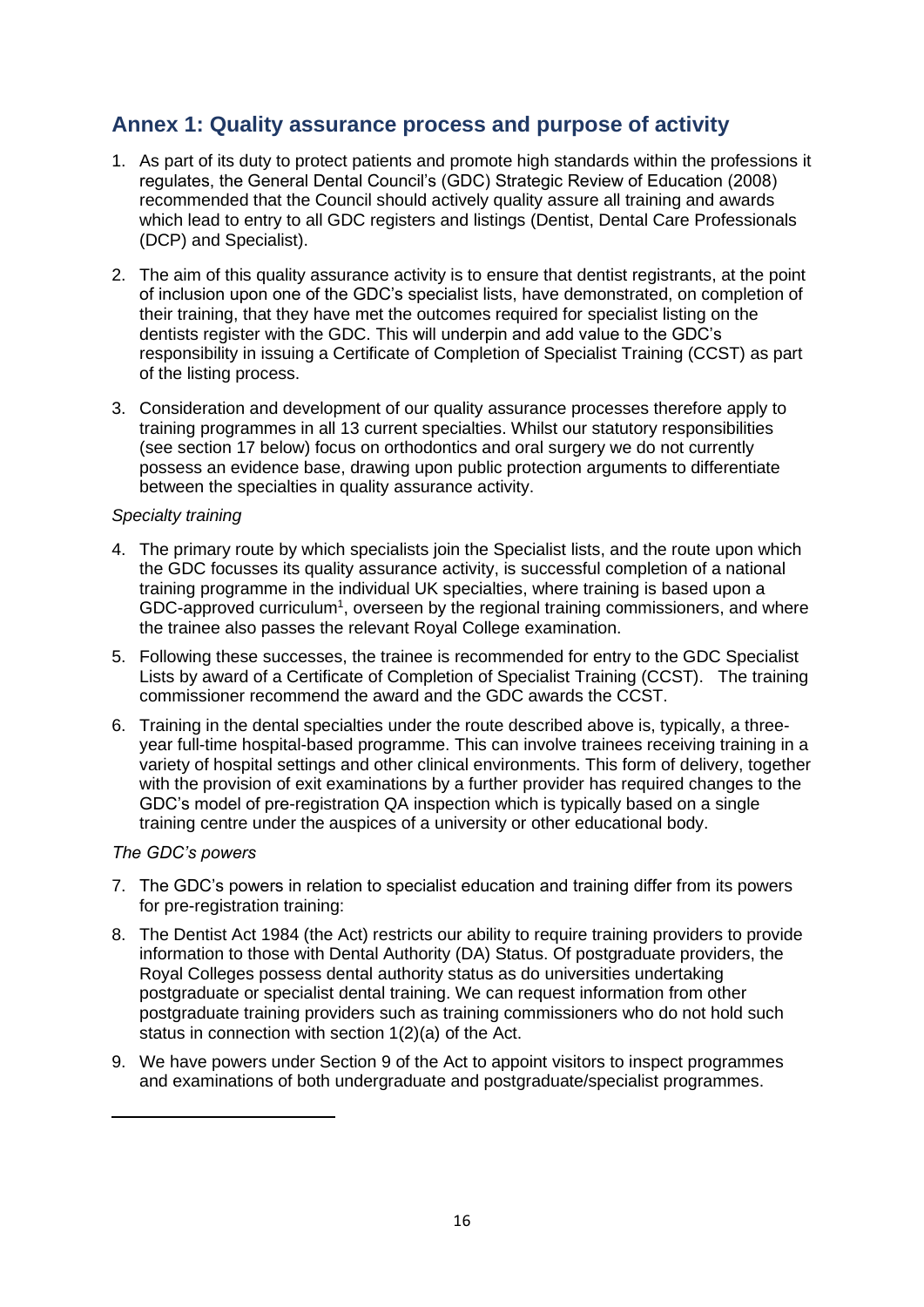However, the concept of "sufficiency" applies only to DAs and there is no formal mechanism to approve or withdraw approval from training commissioners who do not possess such status.

- 10. The Specialist List Regulations provide us with powers to determine who is eligible to join the lists.
- 11. The GDC is, in relation to specialist dental qualifications in orthodontics and oral surgery, the competent authority in the United Kingdom for the purposes of the Recognition Directive and the Dental Training Directive. The Council has a statutory duty to supervise training in these two specialties.
- 12. We have taken legal advice and have established that our statutory duty to supervise training in orthodontics and oral surgery can support quality assurance activity across the 13 specialties.

### **Annex 2: The EQA Process**

13. The quality assurance activity focuses on three Standards for training commissioners, with a total of 20 underlying requirements. These are contained in the document *Standards for Specialty Education* (current iteration published 2019 and available [here\)](https://www.gdc-uk.org/professionals/specialist-lists).

#### *General Principles*

- 14. Our historic consultation and stakeholder engagement on the Standards signalled the GDC's expectations in relation to specialty education. Publishing the first iteration of Standards for Specialty Education in 2015 was seen to send a clear message to the sector about the quality the GDC expects in order to protect patients and the public.
- 15. In addition to publishing the GDC standards, we recognised that the UK Committee of Postgraduate Dental Deans and Directors (COPDEND) already publishes a quality management tool in the form of *The Gold Guide.* We also recognised that specialty trainees are in the main already GDC registrants; and that we needed to be sensitive to the fact that specialty training (where it takes place in NHS Trusts and roles) operates in an already highly regulated environment.
- 16. We have been mindful that that our regulatory approach, both in its piloting and in its current operational introduction, must not introduce disproportionate or unnecessary burdens on training commissioners.
- 17. The second iteration of Standards for Dental Education, referenced above, maintains this proportionate approach whilst also containing two major developments:
	- a. Separating the Standards so there are discrete requirements for training commissioners and examination providers.
	- b. Introducing an overarching requirement to provide evidence (of the training commissioner's choosing) to support their self-assessment.

#### *Collection of evidence*

- 18. Therefore, the process remains based upon moderated self-assessment and includes:
	- c. a data set that profiles specialty trainees and scrutinises key data including information about the trainees' progression rate through programmes and exit examinations.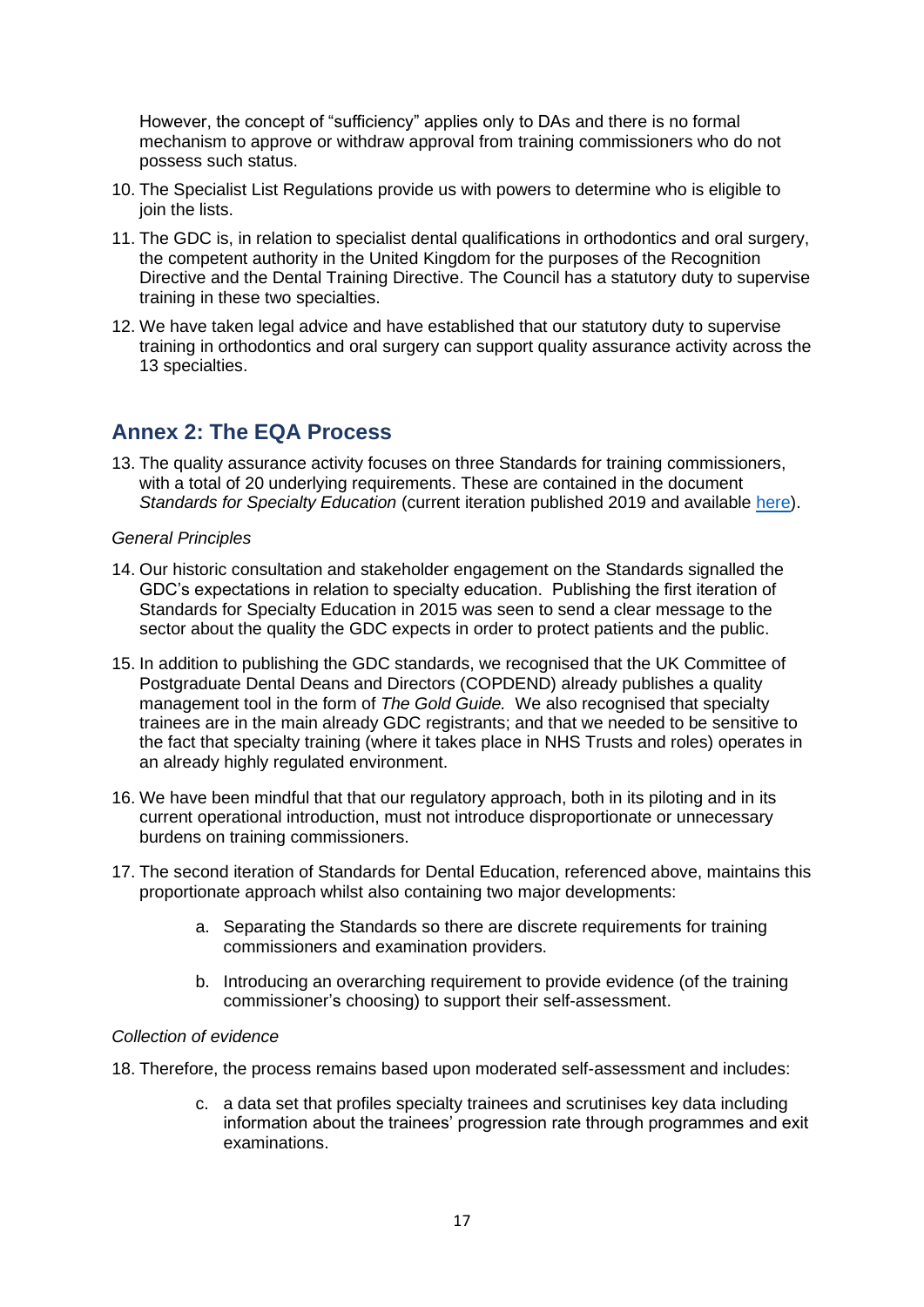- d. a self-assessment questionnaire giving training commissioners the opportunity to indicate their performance in the context of the Standards and requirements.
- e. the requirement to provide illustrative and supporting evidence to support the contents of the completed self-assessment questionnaire.
- 19. The following descriptors are employed as a means of reference for establishing a training commissioner's compliance with the individual requirements.
	- a. A Requirement is **met** if:

There is sufficient appropriate evidence derived from the pilot process. This evidence provides the GDC with broad confidence that the training commissioner demonstrates compliance with the requirement. The training commissioner's narrative and documentary evidence are robust, consistent and not contradictory. There may be minor deficiencies in the evidence supplied but these are likely to be inconsequential."

b. A Requirement is **partly met** if:

Evidence derived from the pilot process is either incomplete or lacks detail and, as such, fails to convince the GDC that the training commissioner fully demonstrates compliance with the requirement. There may be contradictory information in the evidence provided.

There is, however, some evidence of compliance and it is likely that either (a) the appropriate evidence can be supplied in a short time frame, or (b) any deficiencies identified can be addressed and evidenced in follow-up processes.

c. A Requirement is **not met** if:

The training commissioner cannot provide evidence to demonstrate compliance with a requirement or the narrative and evidence provided are not convincing.

The evidence is inconsistent and/or incompatible with other findings. The deficiencies identified are such as to give rise to concern and will require an action plan from the training commissioner.

d. Other

Use of this descriptor is exceptional and will usually be applied if the training commissioner's narrative and evidence would be considered **partly met** but it appears to the GDC that evidence and/or indications across the breadth of the submission mean that during the observations period of the EQA process this requirement can be **met**.

- 20. The significance of not demonstrating compliance with a requirement will depend upon the compliance of the training commissioner across the range of requirements and any possible implications for public protection.
- 21. Outcomes from the pilot specialty QA exercise typically fell into two categories of followup action:
	- f. Where requirements were not fully met, the need for follow-up action (either submission of further evidence or clarification of self-assessment) that could normally be addressed by specialty monitoring.